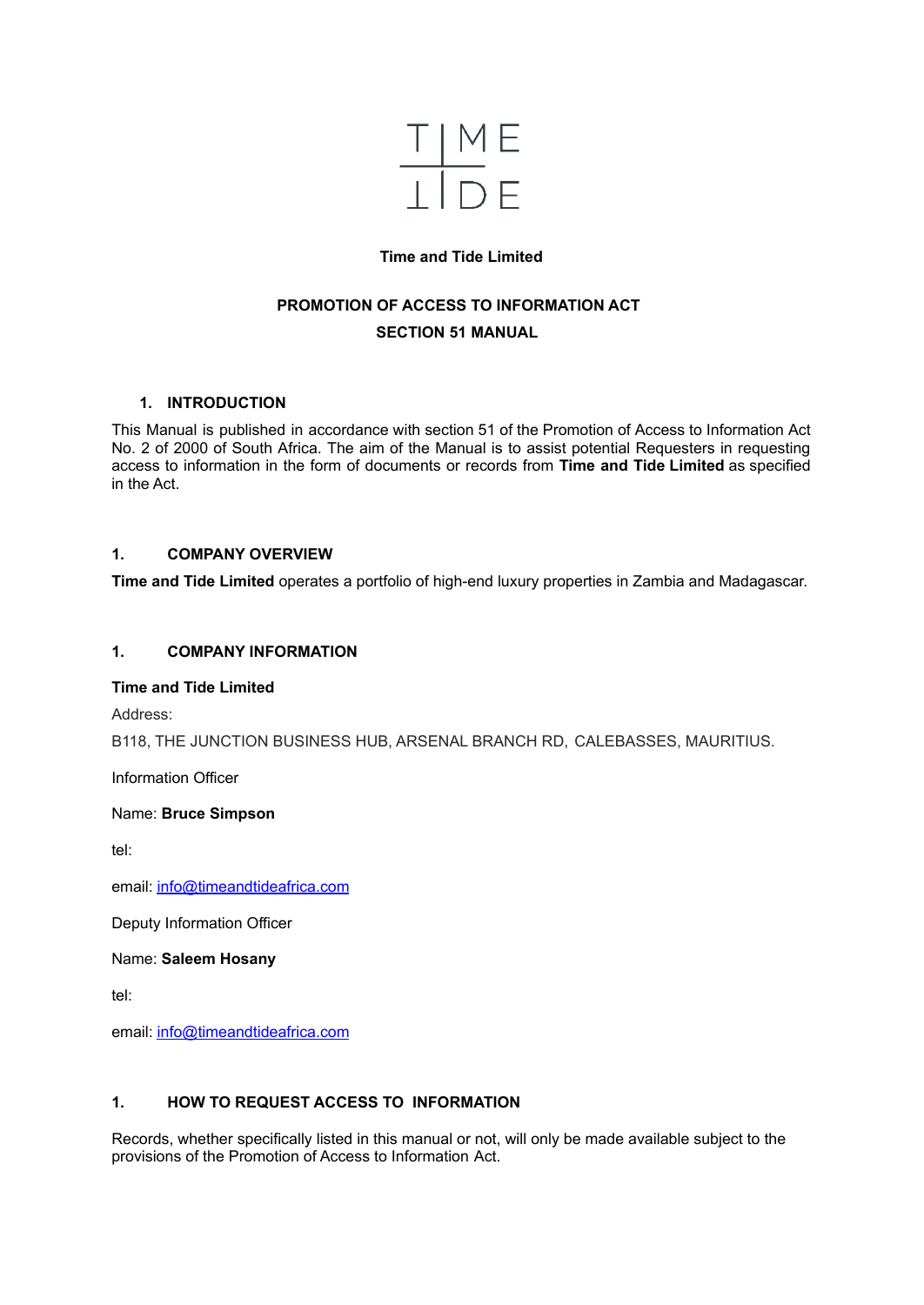Requests for access to records held by **Time and Tide Limited** must be made on the request forms that are available from the SAHRC website [\(www.sahrc.org.za](http://www.sahrc.org.za)).

The Requester must use the prescribed form to make the request for access to a record. This must be made to the Information Officer at the address, fax number or electronic mail address of the body concerned.

When a record is requested, the following will apply:

- Fees may be payable. These fees are prescribed by law and can change. Fees are outlined in this document under Section "8. Fees".
- The Request Form must be completed. It can be obtained on the SAHRC website (www.sahrc.org.za) or on the website of the Department of Justice (www.justice.gov.za).
- On the Request Form, all details must be completed, including the right the requester wants to protect by requesting the information.
- If the requester is acting on behalf of someone else, the signature of the other person as the one who has authorised the request to be made is required.
- The requester must state in which form (inspection of copy, paper copy, electronic copy, transcript, etc) they want to access the information.
- If the record is part of another record, the requester will only be able to access the part(s) that pertains to the information they want or are entitled to, and not the rest of the record.
- All requests will be evaluated against the provisions of the Act. The Act allows the Information Officer to refuse access on grounds stipulated in the Act.
- An answer to a request for information must be made within 30 days of the request, and if not granted and the requester is not satisfied they can approach the courts within 30 days.

Queries should be directed to:

The South African Human Rights Commission PAIA Unit Research and Documentation Department Postal Address: Private Bag 2700 Houghton 2041 South Africa tel: 011 877 3600 fax: 011 403 0625 email: paia@sahrc.org.za website: www.sahrc.org.za

# **1. INFORMATION KEPT IN TERMS OF OTHER LEGISLATION**

Records are kept in accordance with the legislation applicable to **Time and Tide Limited**, which includes but is not limited to:

- Basic Conditions of Employment Act, No. 75 of 1997;
- Companies Act, No. 61 of 1973
- Companies Act, No. 71 of 2008;
- Compensation for Occupational Injuries and Diseases Act, No. 130 of 1993;
- Competition Act, No. 89 of 1998;
- Constitution of the Republic of South Africa 108 of 1996;
- Consumer Protection Act, No. 68 of 2008:
- Copyright Act, No. 98 of 1978:
- Currency and Exchanges Act, No. 9 of 1933;
- Credit Agreements Act, No. 75 of 1980;
- Debt Collectors Act, No. 114 of 1998; 5
- Electronic Communications and Transactions Act, No. 25 of 2002;
- Employment Equity Act, No. 55 of 1998;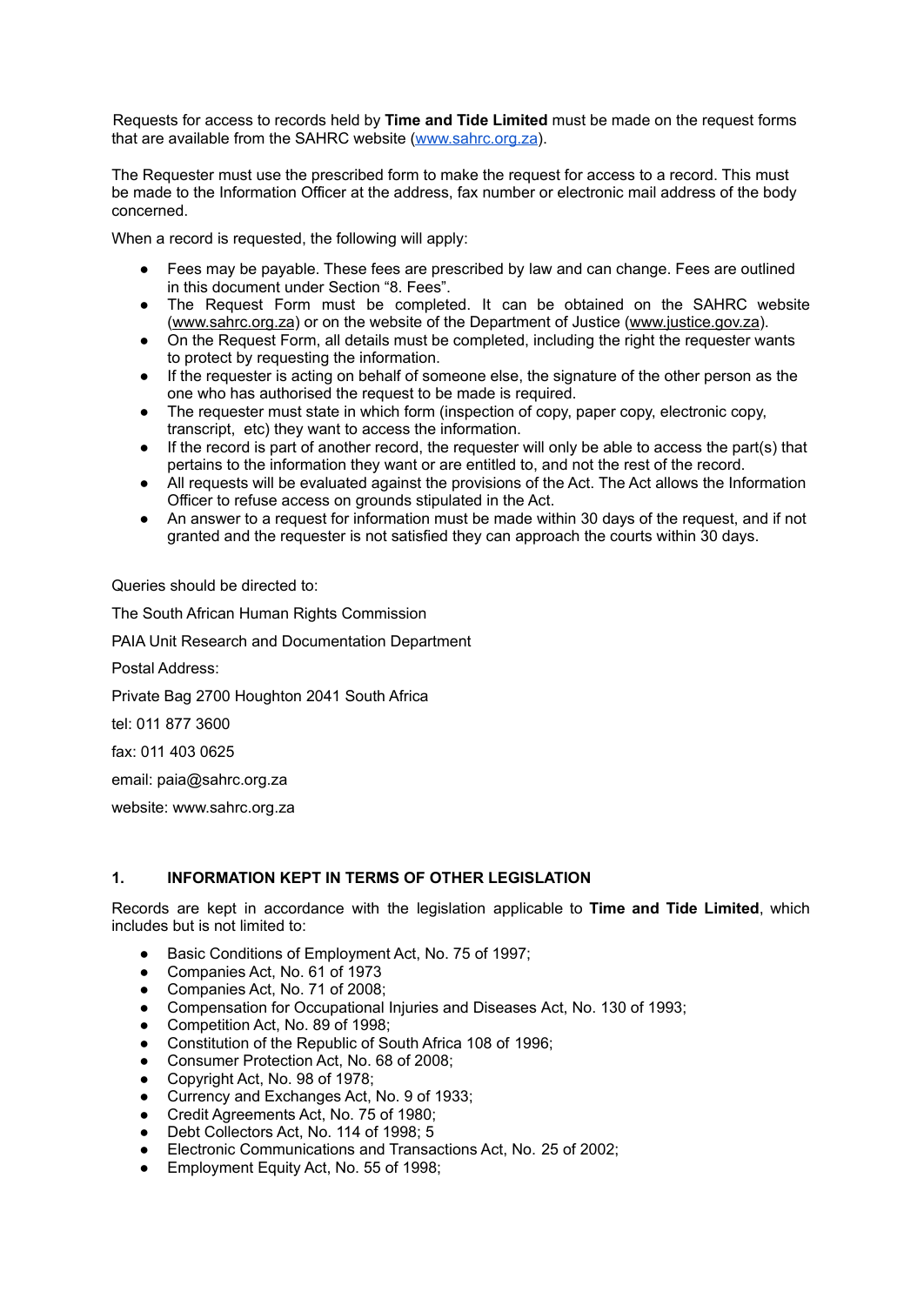- Financial Intelligence Centre Act, No. 38 of 2001;
- Income Tax Act, No. 58 of 1962;
- Labour Relations Act, No. 66 of 1995;
- Medical Schemes Act, No. 131 of 1998;
- National Credit Act, No. 34 of 2005;
- Occupational Health and Safety Act, No. 85 of 1993;
- Pension Funds Act, No. 24 of 1956;
- Protection of Personal Information Act, No.4 of 2013;
- Regulation of Interception of Communications and Provision of Communication Related Information Act, No. 70 of 2002;
- Skills Development Act, No. 97 of 1998;
- Skills Development Levies Act, No. 9 of 1999;
- Tax on Retirement Funds Act: No. 38 of 1996:
- Trade Marks Act, No. 194 of 1993:
- Trust Property Control Act, No. 57 of 1988;
- Unemployment Insurance Act, No. 63 of 2001;
- Unemployment Insurance Contributions Act, No. 4 of 2002;
- Value Added Tax Act, No. 89 of 1991.

# **1. INFORMATION FREELY AVAILABLE**

The following general information is available in the public domain and does not require an official request in terms of the Act:

- 
- Newsletter<br>● News **News**
- Brochures
- Rates and prices
- Room configuration
- Function facilities
- Dining facilities
- Menus
- Wine lists
- Photo gallery
- Packages and promotions
- Reservation deposit and cancellation policies
- Booking online
- Products and services
- Location and directions
- Privacy policy
- PAIA Manual

#### **1. INFORMATION KEPT BY Time and Tide Limited IN TERMS OF THE ACT**

(Information required under section 51(1)(d) of the Act)

#### Financial Records

- Annual financial statements of **Time and Tide Limited**
- Tax returns of **Time and Tide Limited**
- Accounting records of **Time and Tide Limited**
- Banking records of **Time and Tide Limited**
- Audit reports conducted for **Time and Tide Limited**
- Invoices in respect of creditors and debtors of **Time and Tide Limited**
- Bank facilities and account details

Company Records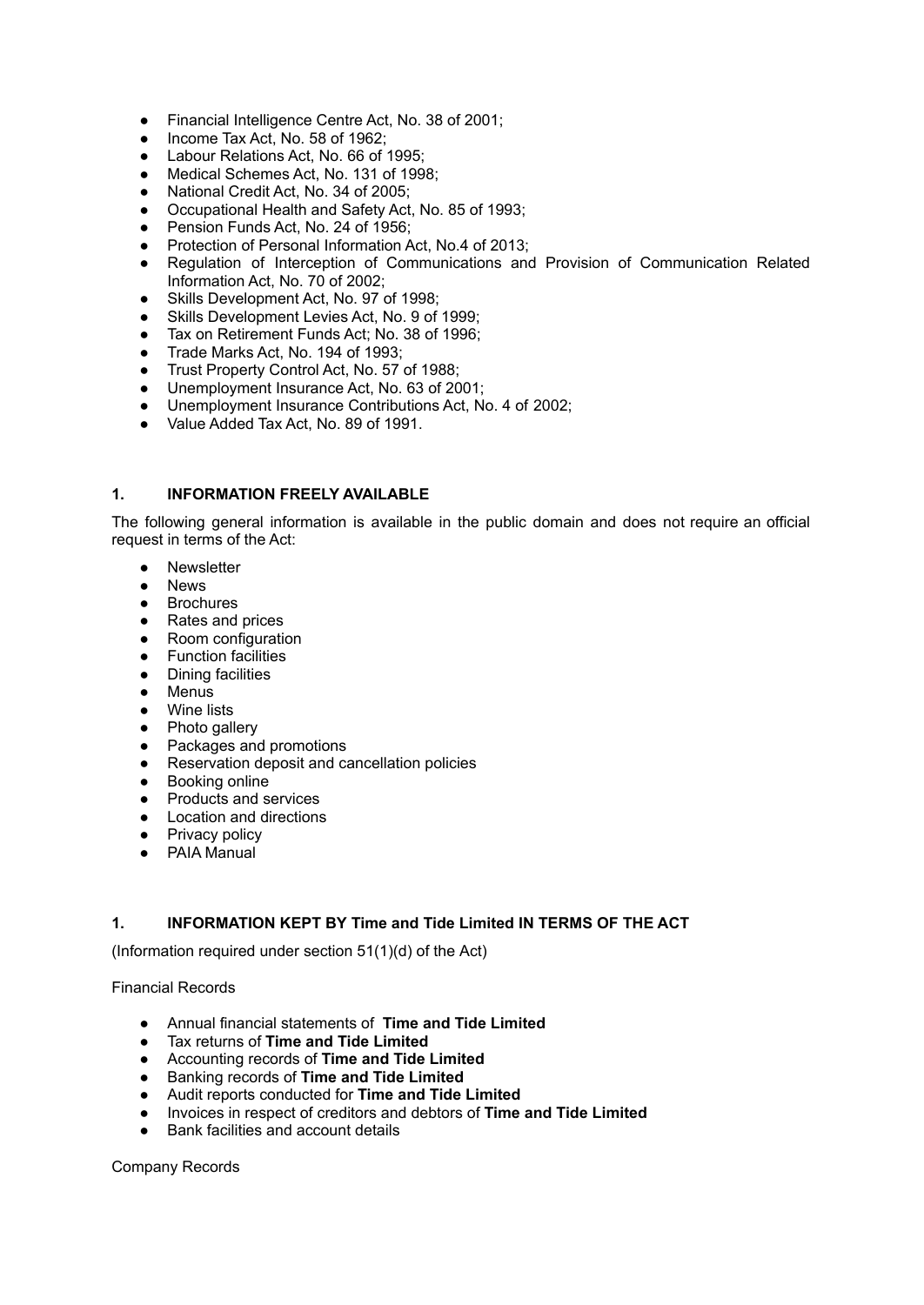- Documents of incorporation<br>• Memorandum and Articles o
- Memorandum and Articles of Association
- Share register and other statutory registers
- List of employees
- Contracts of employment with employees of **Time and Tide Limited**

#### Human Resources

- Personnel records of each employee of **Time and Tide Limited**
- Disciplinary records
- Compensation or redundancy payments
- Records relating to conditions of employment
- Employment equity plan of **Time and Tide Limited**
- Pension and provident fund records
- Employee tax information
- Training schedules and manuals
- Agreements with clients of **Time and Tide Limited**
- Files relating to client matters
- Payroll records
- Internal policies and procedures of **Time and Tide Limited**

#### **Clients**

- Client documentation
- Correspondence with clients
- Correspondence with third parties
- Research conducted on behalf of clients of **Time and Tide Limited**
- Other information relating to, or held on behalf of **Time and Tide Limited**
- Licences relating to intellectual property rights

#### Intellectual Property

- Trade-marks, copyrights and designs held by **Time and Tide Limited**
- Software licences

#### Immovable and Movable Property

- Agreements for the lease of immovable property by **Time and Tide Limited**
- Agreements for the lease or sale of movable property by **Time and Tide Limited**
- Records regarding insurance in respect of movable property
- Records regarding insurance in respect of immovable property
- Asset register

#### Information Technology

● Records regarding computer systems and programmes held by **Time and Tide Limited**

#### **Website**

**• Time and Tide Limited**'s website address is [www.timeandtideafrica.com](http://www.timeandtideafrica.com) and is accessible to anyone who has access to the Internet. The website contains various categories of information relating to the business, including service offerings, employees, clients, contact information and blog articles.

### **Miscellaneous**

- Security agreements, guarantees and indemnities
- Marketing agreements
- Internal correspondence
- Agreements with suppliers of **Time and Tide Limited**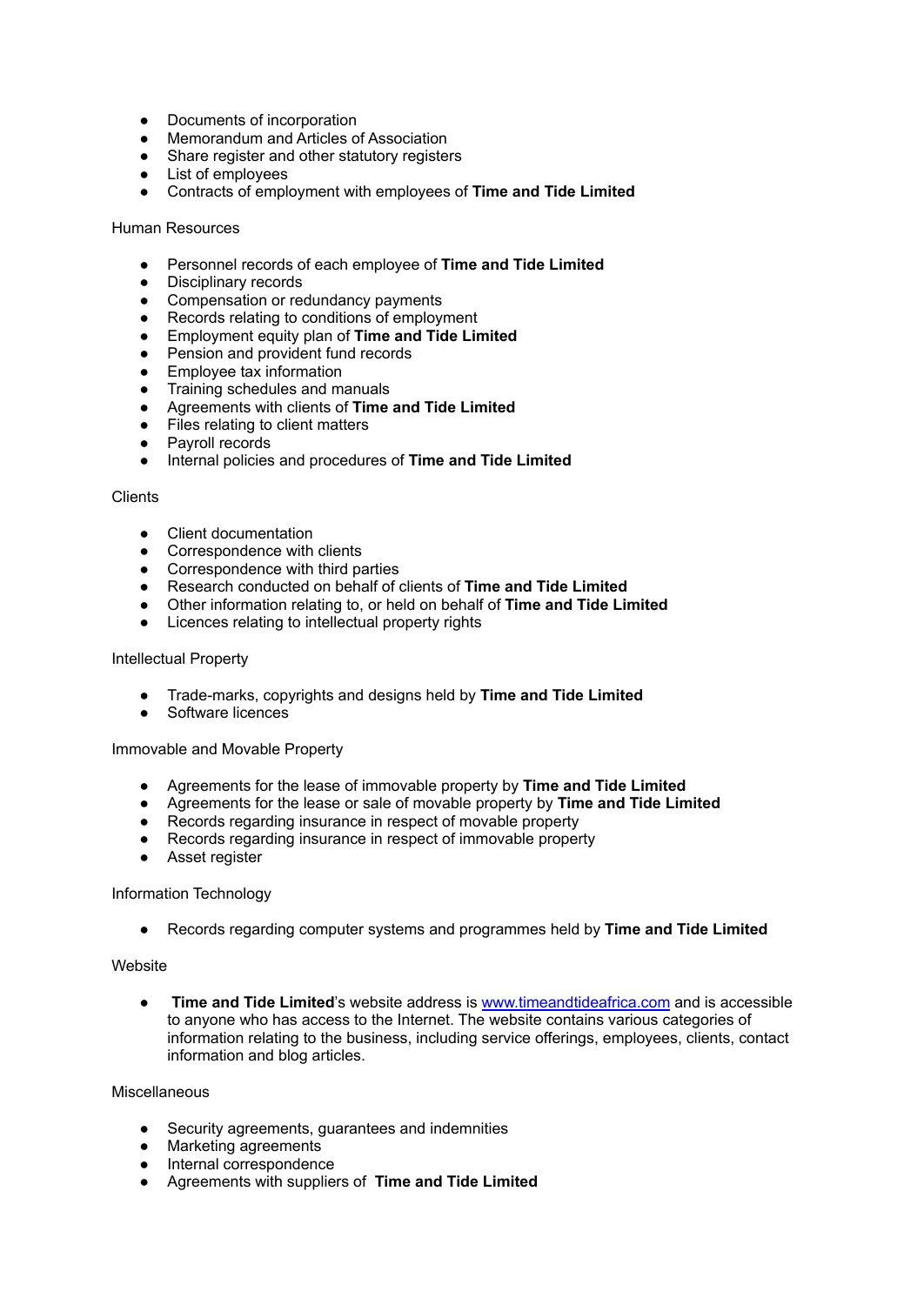● Correspondence of **Time and Tide Limited**

Front of Hotel

- Guest database
- Guest history
- Guest accounts
- Guest reservation data
- Reservation deposit and cancellation policies
- Statistical data

#### **1. FEES**

A Requester who seeks access to a record containing personal information about that Requester is not required to pay the request fee. Every other Requester, who is not requesting access to a record containing personal information about him/her or itself, must pay the required request fee.

The Information Officer must by notice require the Requester (other than a personal Requester) to pay the prescribed request fee (if any) before further processing the request.

The fee that the Requester must pay to a private body is R50. The Requester may lodge an application to the court against the tender or payment of the request fee. If access to a record/s is granted by **Time and Tide Limited**, the Requester may be required to pay an access fee for the search for and preparation of the records and for re-production of the record/s.

The access fees which apply are set out below. **Time and Tide Limited** can withhold a record/s until such access fees have been paid.

| # | Request                                                                                                         | Fee in Rands                  |
|---|-----------------------------------------------------------------------------------------------------------------|-------------------------------|
| 1 | Photocopy of an A4-size page or part thereof                                                                    | R <sub>1.10</sub> per<br>page |
| 2 | Printed copy of an A4-size page or part thereof held on a computer or in electronic or<br>machine-readable form | R0.75 per<br>page             |
| 3 | A copy of, in a computer-readable form on:<br>Stiffy disc<br>Compact disc                                       | R7.50<br>R70.00               |
| 4 | Transcription of visual images on an A4-size page or part thereof                                               | R40.00 per<br>page            |
| 5 | Copy of visual images                                                                                           | R60.00                        |
| 6 | Transcription of an audio record on an A4-size page or part thereof                                             | R <sub>20.00</sub>            |
|   | Copy of an audio record                                                                                         | R30.00                        |

### **1. RECORDS OR INFORMATION NOT FOUND**

If, after all reasonable steps to locate a record have been taken, and no record is found, then the Information Officer will notify the Requester, by way of an affirmation that access to the requested and titled document cannot be provided. The affirmation will include a detailed account of the steps taken to try to locate the record. Should a record be found at a later stage, the Information Officer